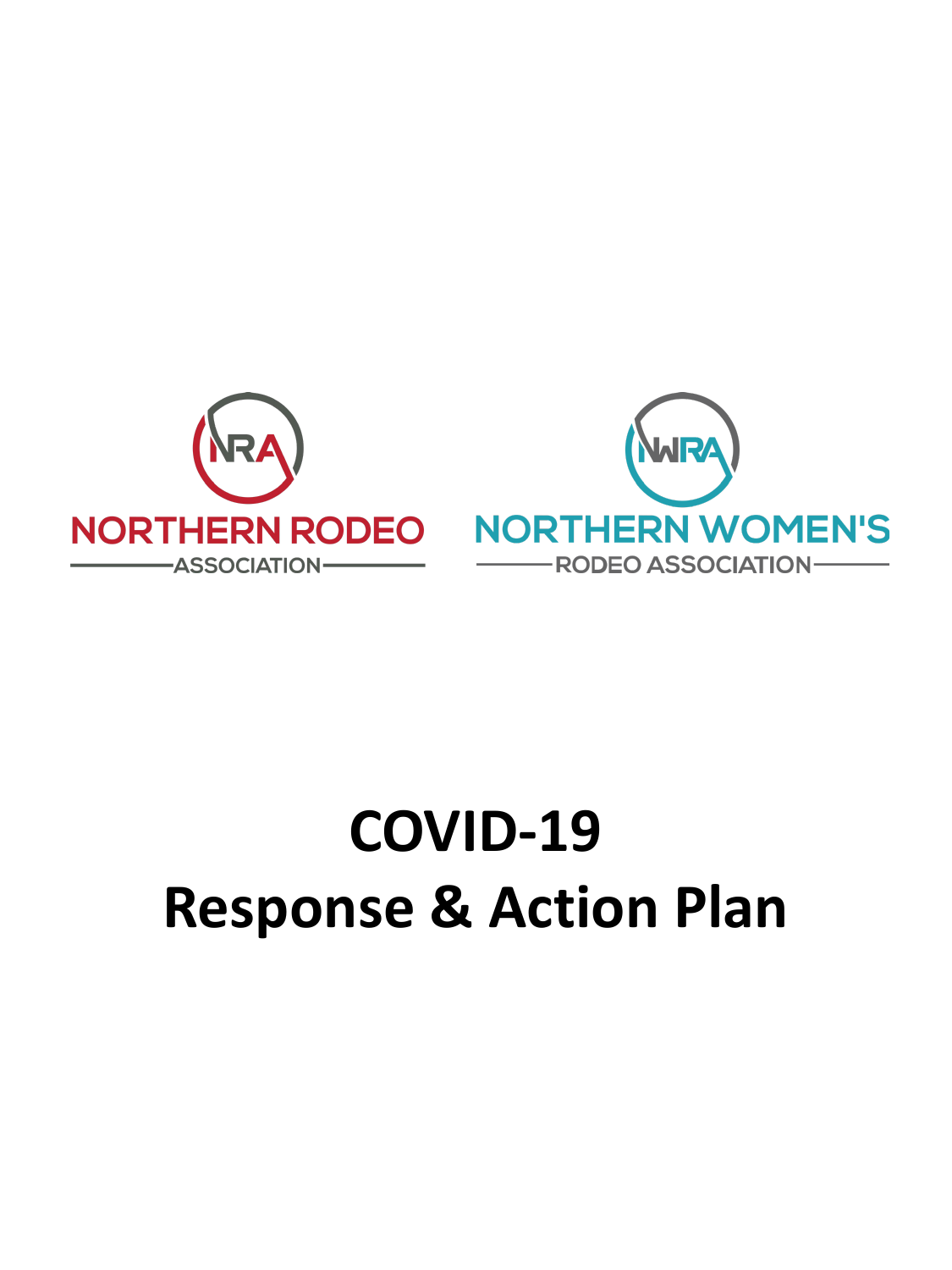#### **SUMMARY:**

As the sanctioning body of multiple rodeos, the NRA is proactively preparing committees with resources and information to safely and responsibly execute their rodeos during COVID-19. The resources provided are within the guidelines and directives given from local, county, state and federal authorities.



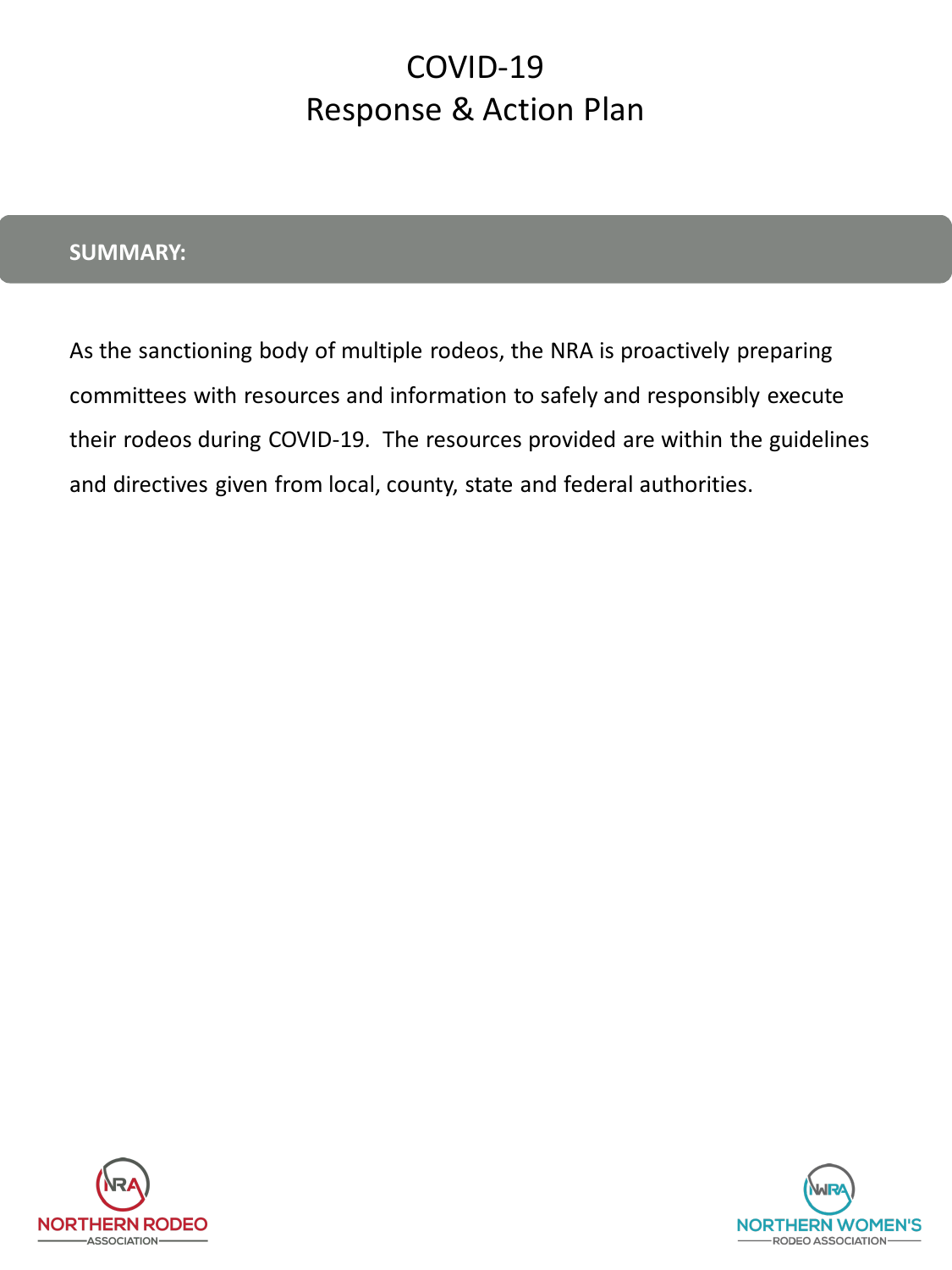### **OBJECTIVE:**

Develop a comprehensive and responsible plan of action for NRA rodeos to ensure the safety of competitors, fans, sponsors, workers, and those in the community in which the rodeo is held. By adhering to the guidelines set forth and providing a safe environment, these rodeos can prevent the spread of COVID-19.



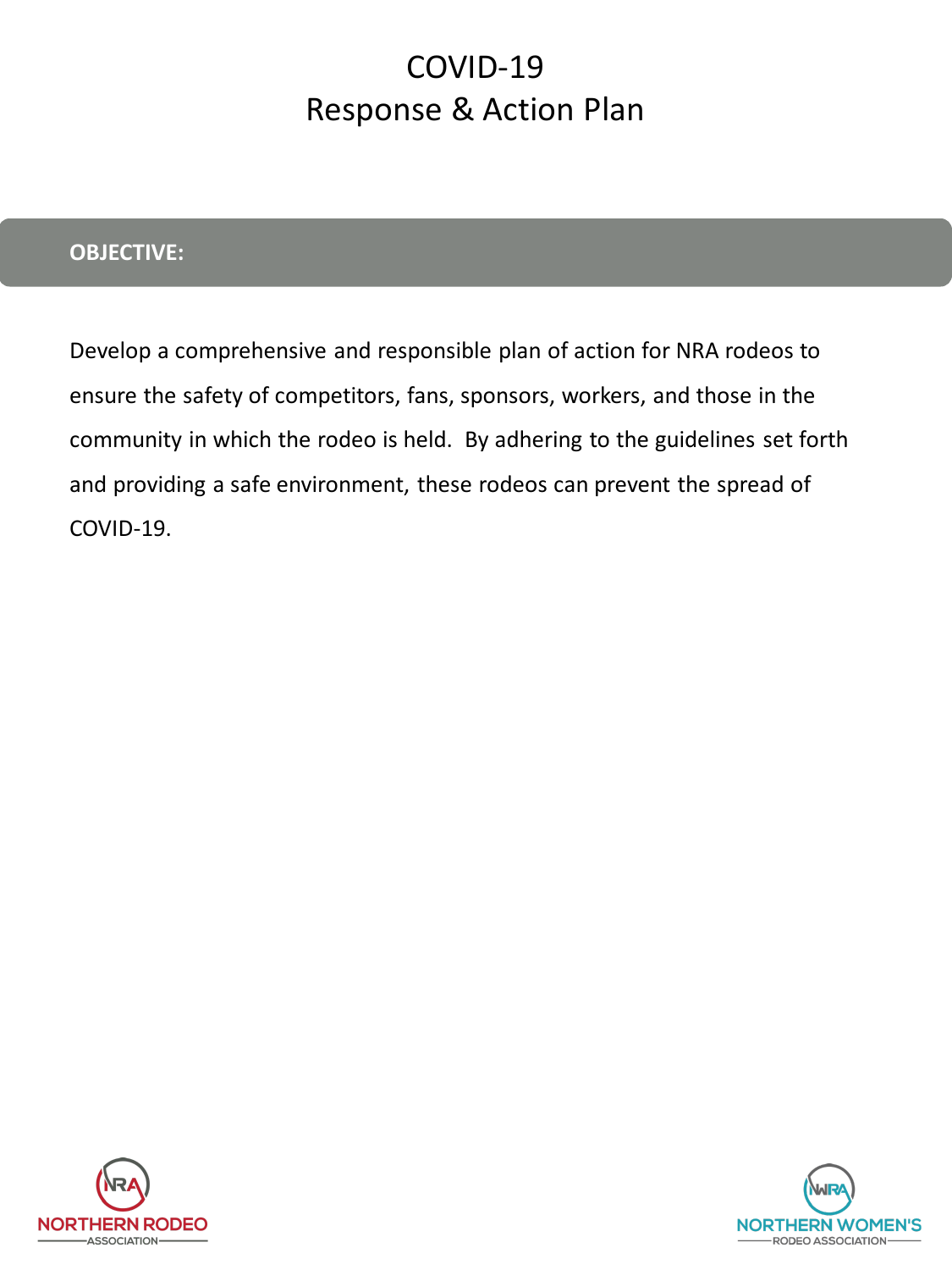#### **RECOMMENDATIONS FOR COMMITTEES:**

It is recommended for Rodeo Committees to work with their city, county or state health departments to review these protocols to ensure there are no additional requirements.

Let us lead by example in showcasing to the sports world how Rodeo can have performances with fans in a safe and healthy environment. Thank you for all of your hard work as we continue to navigate these unprecedented times. Most importantly, please continue to stay safe and healthy.

The NRA has developed a comprehensive set of Guidelines to return rodeo in a safe and prudent manner. How we have conducted rodeo in the past and now has changed. The Guidelines are established to embrace the health and safety of all members in preserving the spirit and legacy of the Cowboy.

It is important to maintain social distancing and health requirements for the protection of contestants, stock contractors, contract personnel, rodeo committee personnel, volunteers, and fans.



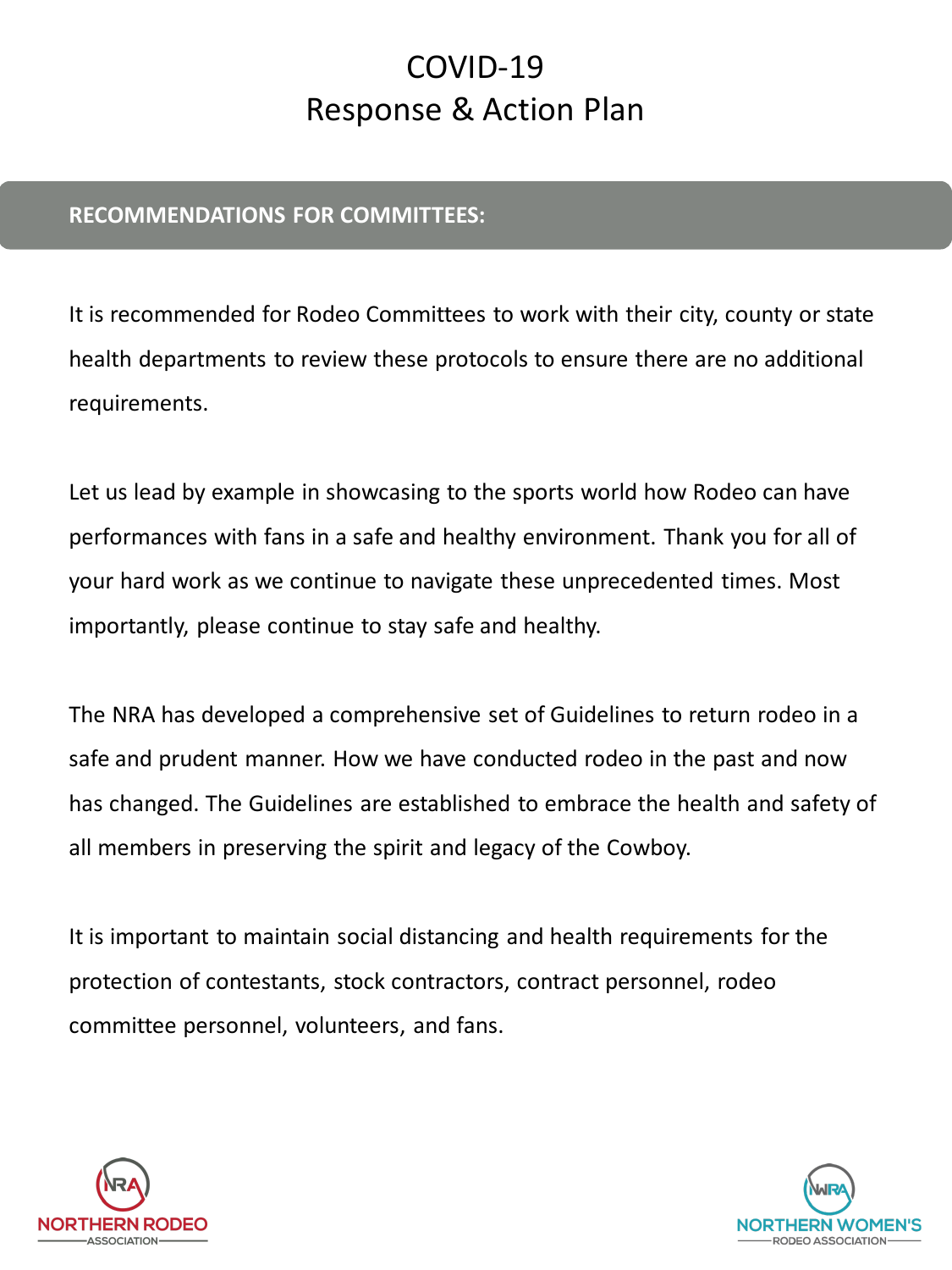#### **RECOMMENDATIONS FOR COMMITTEES:**

### **LOCAL, COUNTY & STATE HEALTH DEPARTMENTS**

All NRA Rodeos should contact its applicable local, county and state health departments in advance of your rodeo to ensure of any additional directives necessary for the conduct of your rodeo. Should you have any questions regarding government directives, please contact the NRA.



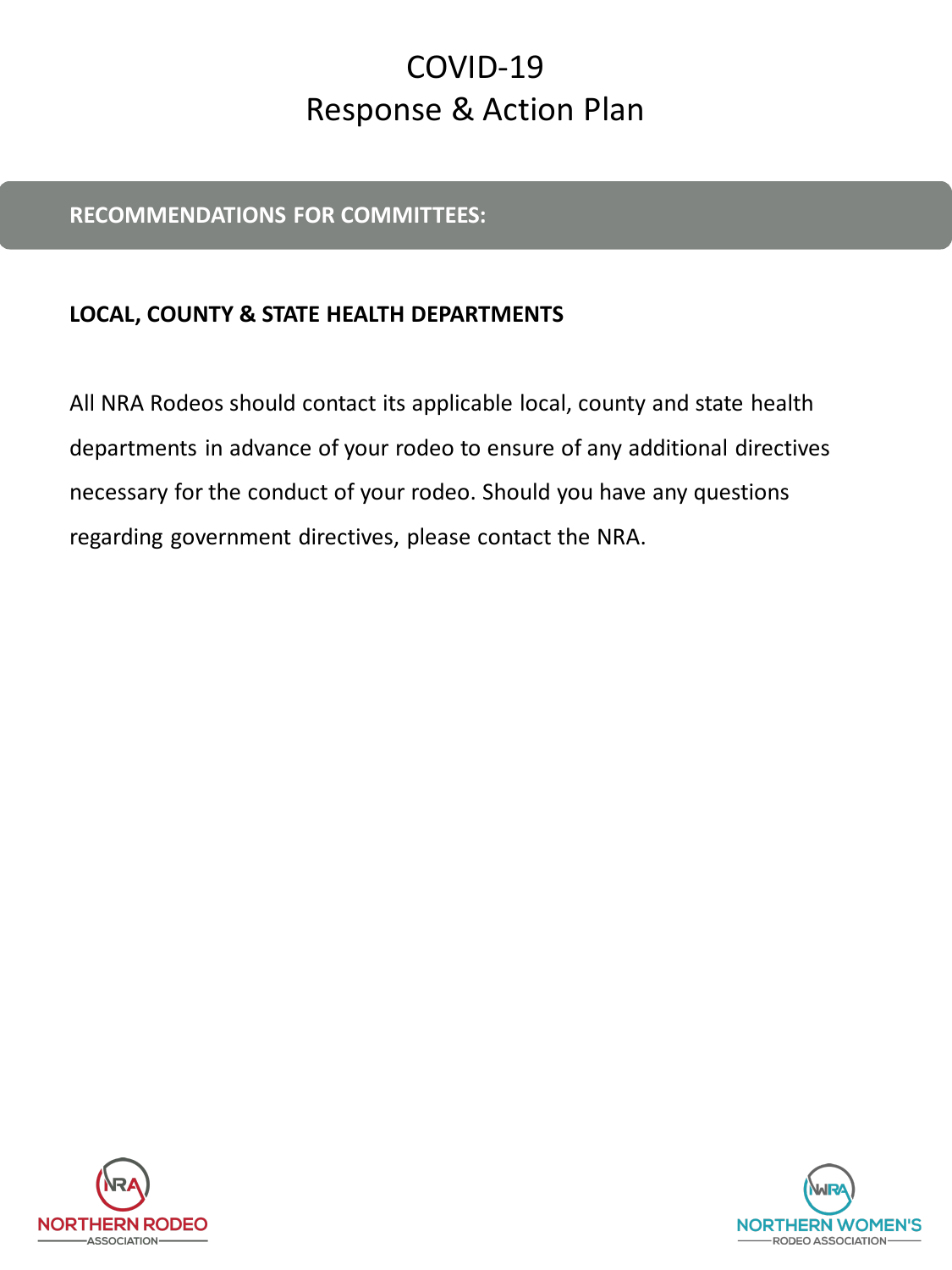### **RECOMMENDATIONS FOR COMMITTEES:**

### **COVID-19 RODEO GUIDELINES**

These are Guidelines which may be implemented at individual rodeos and tailored to meet the needs of the individual rodeos based upon location and health department requirements. It is highly encouraged to provide a face mask that covers the nose and mouth for all attendees. A branded kerchief is acceptable.



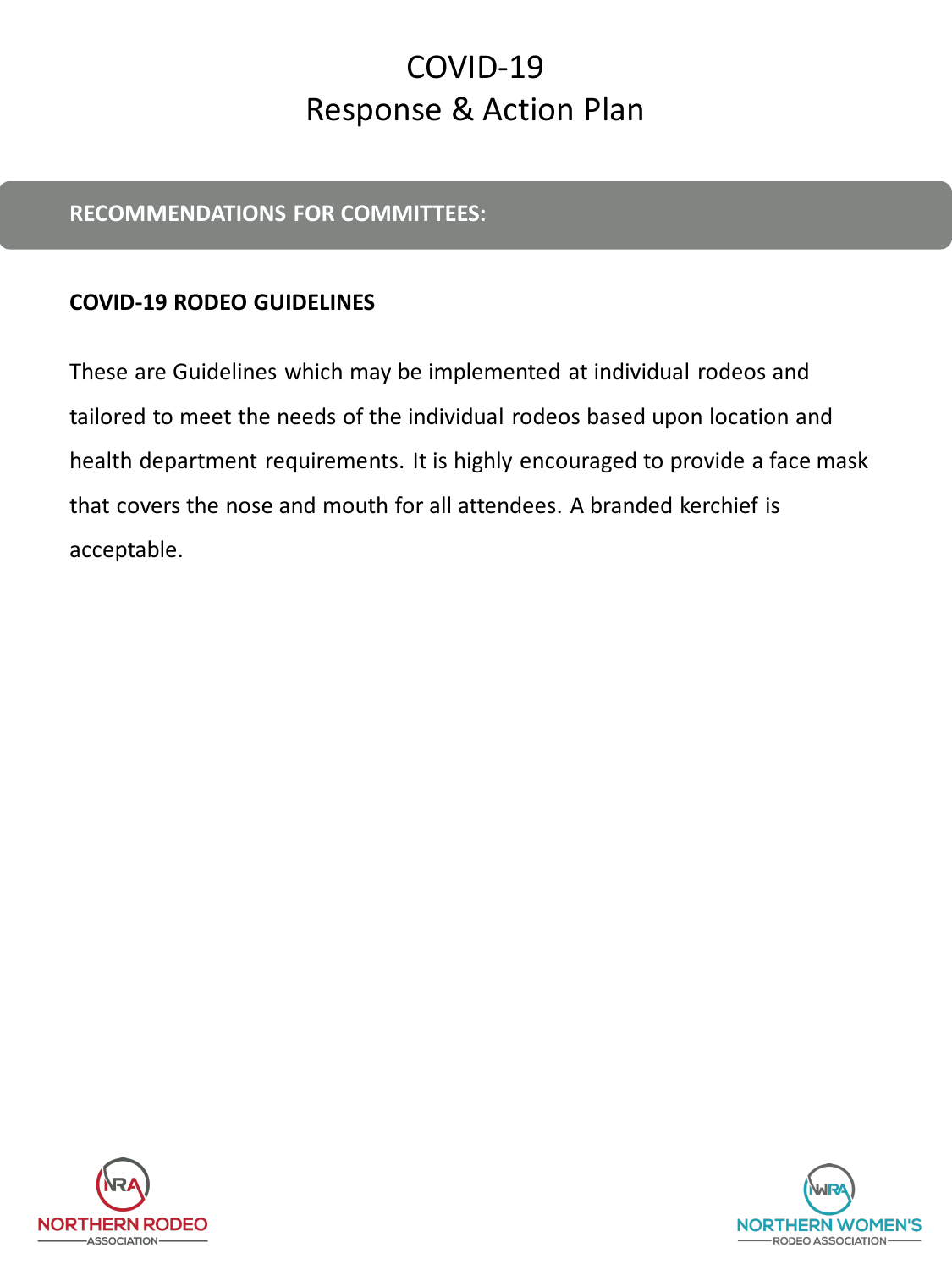### **RECOMMENDATIONS FOR COMMITTEES:**

### **RIDING EVENTS**

- Social distancing for riding event contestants and stock contractors is imperative for the rodeo.
- The back of the bucking chutes is limited to essential personnel only. This requirement is to protect the safety and health of all individuals.
	- Non-essential rodeo personnel are not permitted in and around the chutes.
		- Essential personnel includes: contestant, helper, flank man, judge, gatemen, chute boss, neck rope man, head man.
		- Medical and Veterinarian personnel may be present on the chutes to attend to any injury and limit their time on the back of the bucking chutes.
		- Any person not listed above and not physically helping the contestant and animal to exit the chute are considered nonessential.
- Each contestant shall be allowed one helper and must be a NRA member and contestant entered in the event.
	- The Contestant Helper may be responsible for cinching, spotting, pulling ropes, and the safety of the rider.
- Stock Contractor shall provide one flank man per delivery side of the bucking chutes.
- Contestants will be staged per the number of chutes available, respecting the social distance of members. Rodeo Committee will provide warm-up areas to stage riding event contestants, limiting congestion on the bucking chutes to follow social distancing recommendations. Staging areas should be sufficient to allow for social distancing guidelines (groups of 10 or less).
- At the end of the ride, the contestant shall exit the arena.



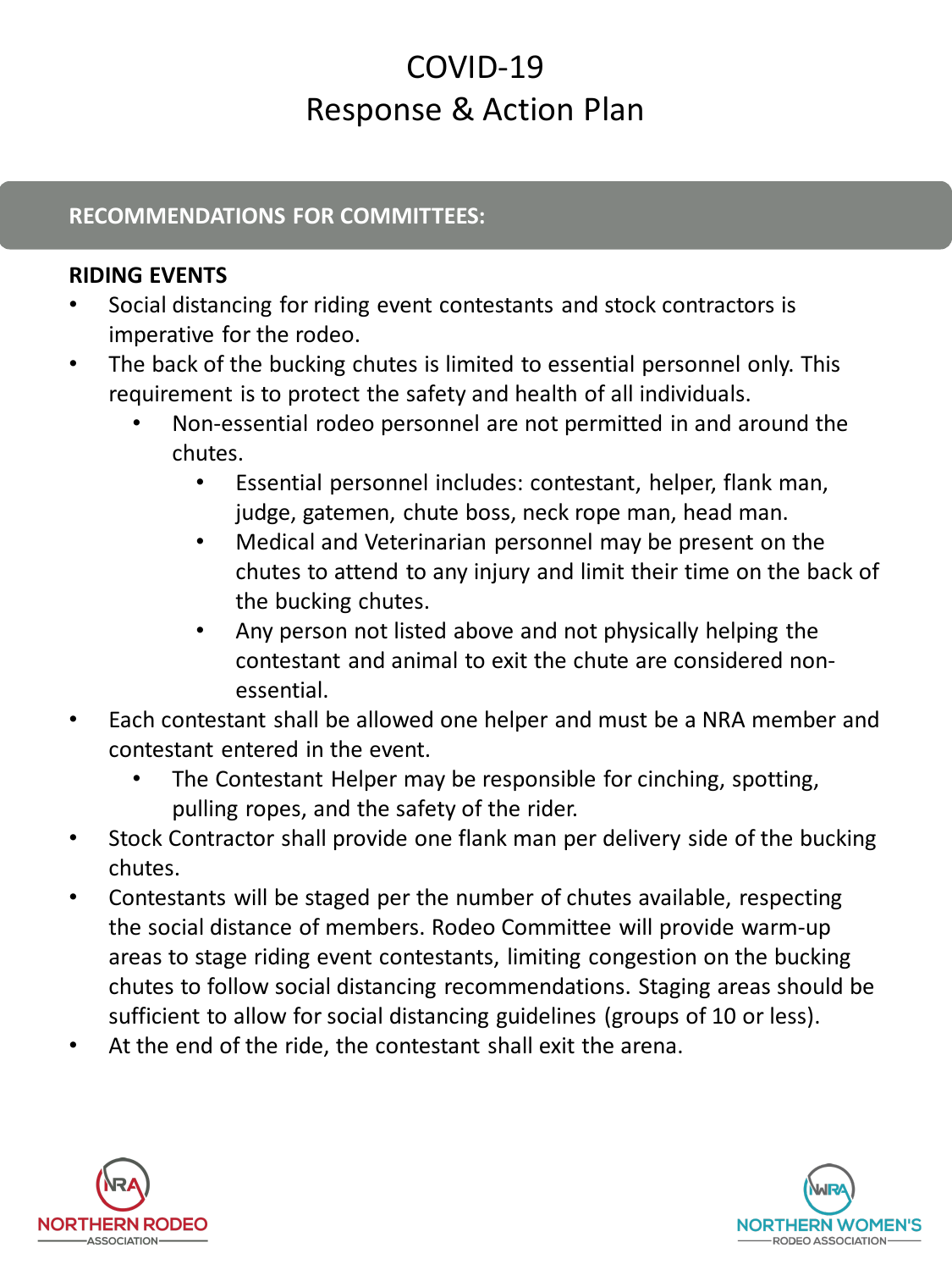### **RECOMMENDATIONS FOR COMMITTEES:**

### **TIMED EVENTS**

- One contestant in the arena at any time and must exit after each run.
- Contestants shall not congregate in groups larger than 10 people and follow social distancing guidelines.
- Personnel allowed in the timed-event boxes.
	- Contestant, hazer, chute boss, pusher, head man, next two contestants may be in the box to help the current contestant and to watch the start.
	- Contestants enter the arena when called upon.
- Contestant shall exit arena at end of run and follow social distancing guidelines.



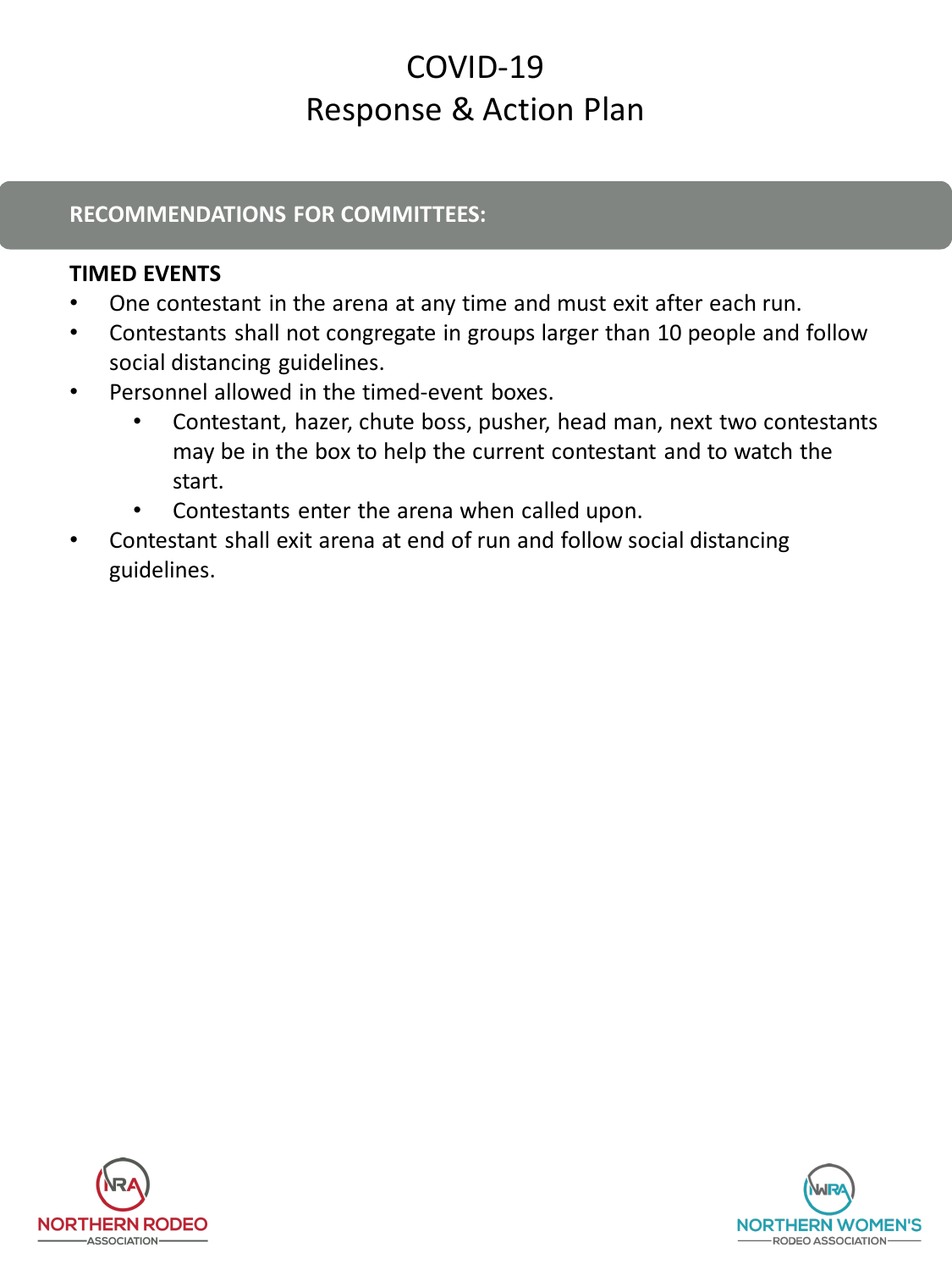#### **RECOMMENDATIONS FOR COMMITTEES:**

#### **RODEO SECRETARY**

- Provide a face mask that covers the nose and mouth available to all contestants and personnel. A branded kerchief is acceptable.
- All draws will be posted outside of the secretary's office
- Rodeo Secretary should work with only one NRA contestant or Rodeo Committee personnel at any time.
	- Six feet markings should be placed on the ground to follow social distancing standards.
- Rodeo Secretary should minimize contact and exchange of items with contestant, stock contractors and contract personnel.
- Rodeo Secretary should be provided with sanitizing spray or wipes to protect themselves and members.



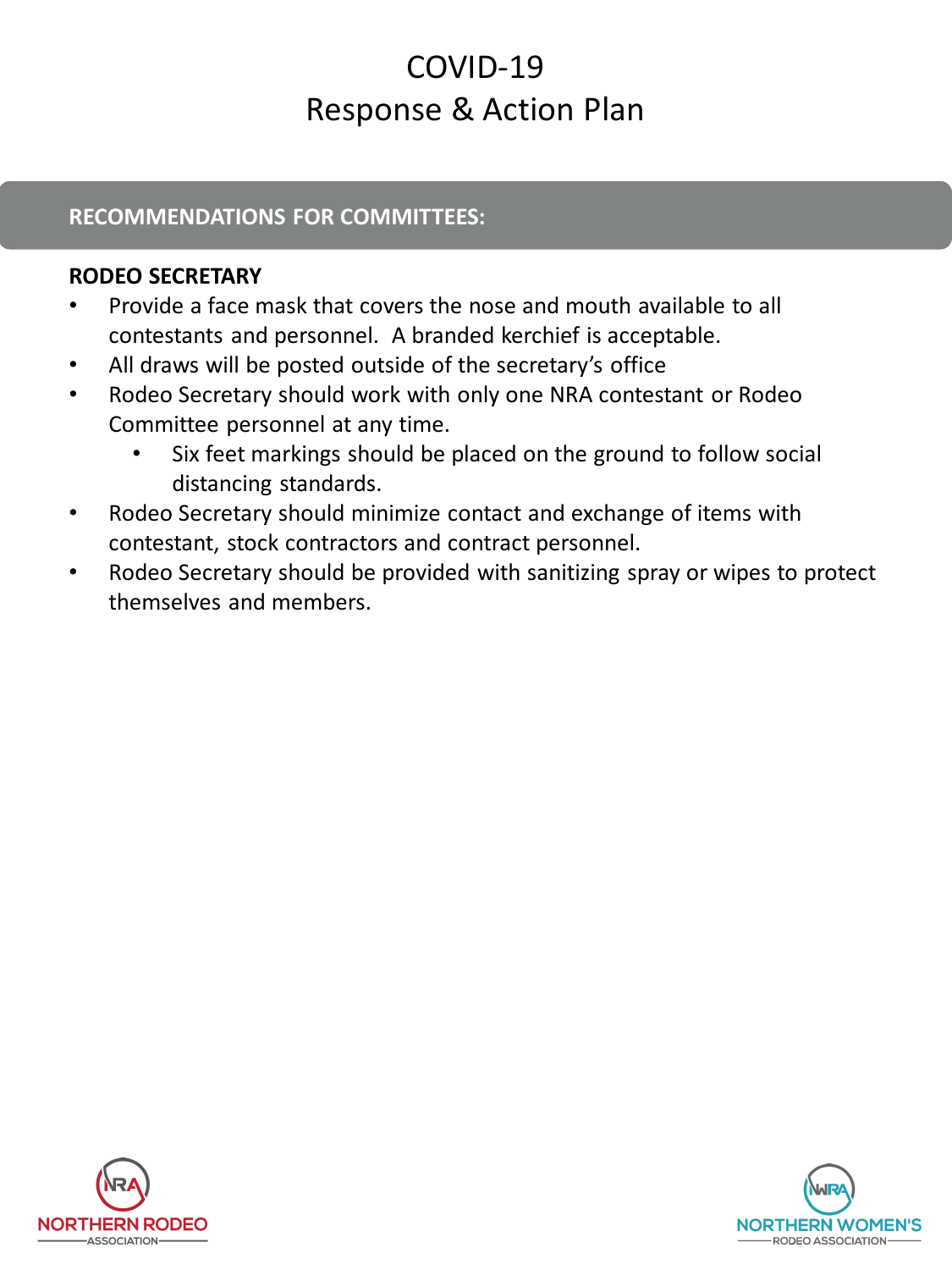### **RECOMMENDATIONS FOR COMMITTEES:**

Each NRA Rodeo Committee should consider these processes for Rodeo Grounds and operations. Rodeo Committees should review and consult with the appropriate health department for additional requirements.



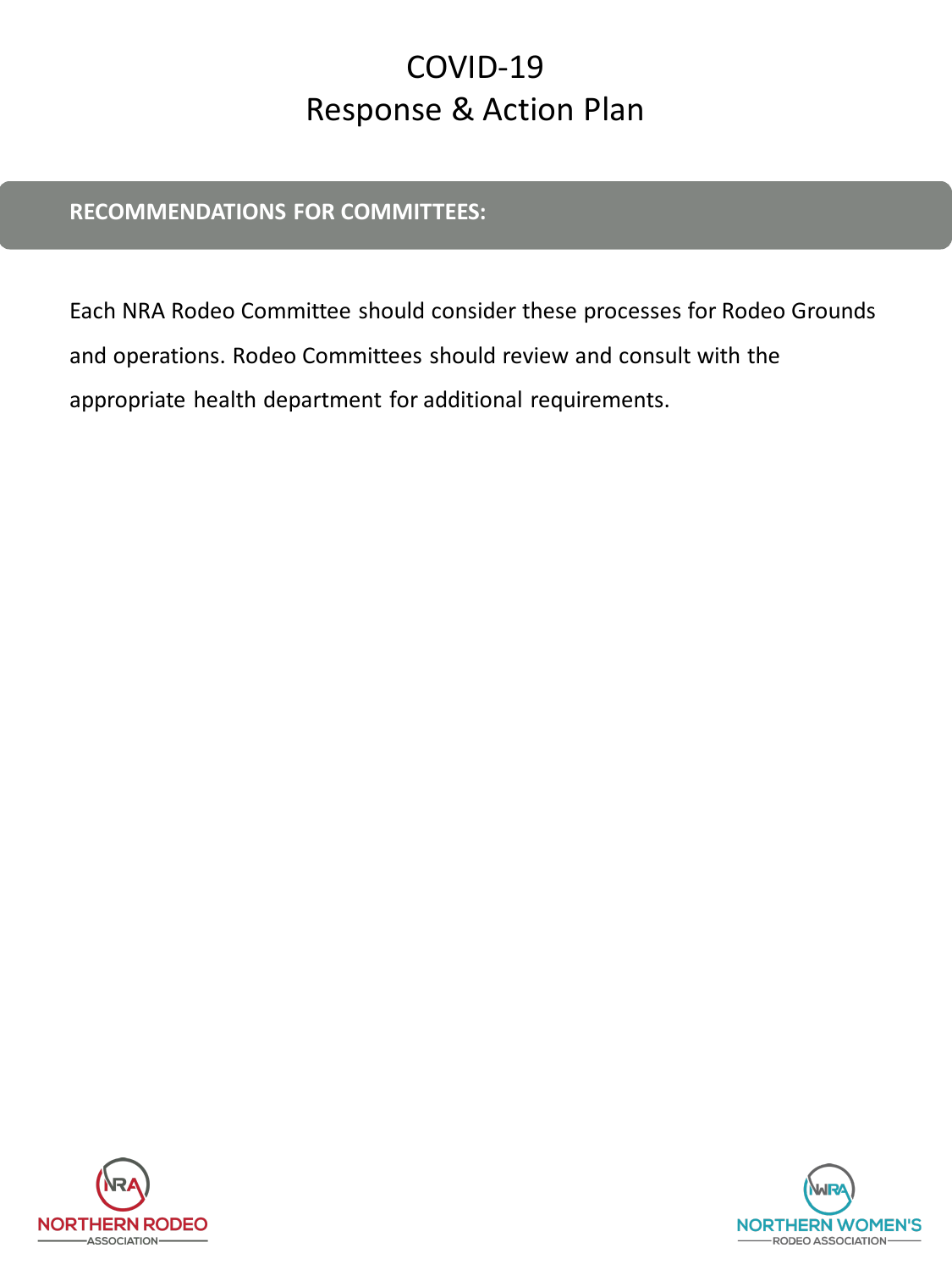#### **GENERAL SAFETY GUIDELINES**

- Keep Rodeo Committee personnel who are experiencing and showing symptoms at home and encourage fans to stay home if experiencing and showing symptoms.
- Individuals should not congregate in groups larger than 10 individuals at any given time. Safe distance of at least six feet apart is recommended. This includes rodeo personnel, contestants, labor, volunteers.
- Minimize direct contact during rodeo by using 2 way radios or cell phones for communication.
- Rodeo office should provide at least six-foot distancing for check-ins areas and for locations where lines form. In highly congested areas, try to provide six feet markings to follow social distancing recommendations.
- Rodeo Committees and contract personnel should minimize and limit the exchange of items between contestants.
- Rodeo Committees should provide sanitizing wipes and/or sanitize entry and exit points of rodeo office regularly. It is recommended to leave doors open during check-in periods. Ideally should have a separate entrance/exit area so you can minimize crossing of people.
- Any and all meetings for the rodeo should observe a safe distance of at least six feet. It is ideal to have no more than 10 people in meetings to the best extent possible.
- Provide disinfectant spray or wipes throughout rodeo grounds and functional areas.
- Physical barriers and physical distancing are your best lines of defense.
- Discourage non-essential people arena access to events in the arena.
- Limit physical contact to the greatest extent possible.
- Stagger contestant arena entries per event to minimize gatherings.



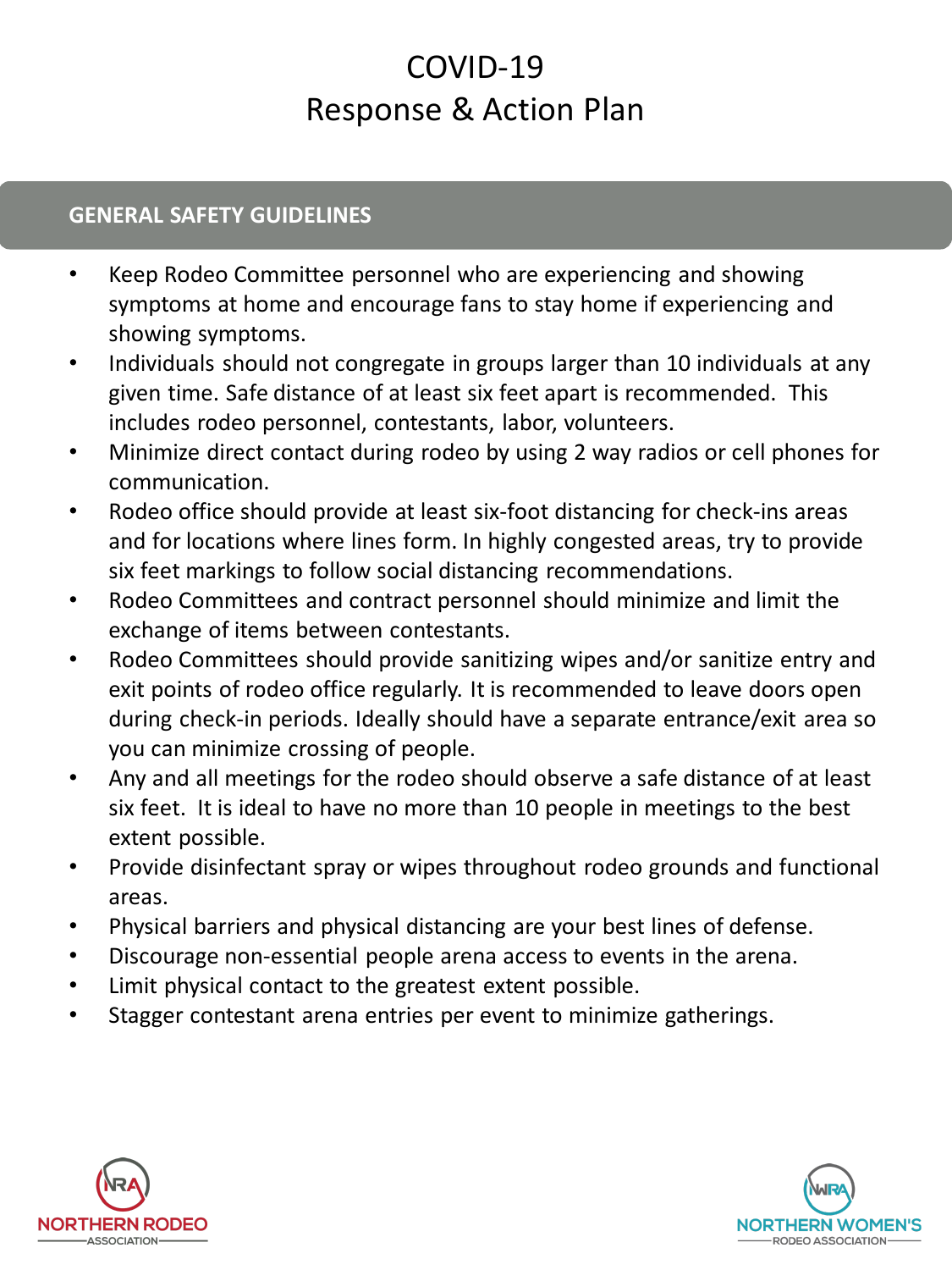### **SPECTATOR SEATING, HIGH TRAFFIC & CONGESTED AREAS**

- It is highly encouraged to provide a face mask that covers the nose and mouth for all attendees. A branded kerchief is acceptable.
- Work with Fire Department on maximum capacity limits for all public gathering areas.
- Provide sanitizing stations.
- In highly congested areas, try to provide six feet markings to follow social distancing recommendations.
- Place signage around spectator seating and highly congested areas regarding safe distancing.
- Rodeo Committee should seek ways to disinfect spectator seating and heavily congested areas after each performance.
- Rodeo Committees shall work with local/county health departments for approval and regulations.
- Rodeo Committee should provide at least six feet distance from arena wall and/or rails to protect fans and rodeo personnel.
- Provide public address announcements to rodeo announcer(s) on proper mass gathering policies to ensure the health and safety of all patrons
- Place Safety Language signage throughout the grandstands



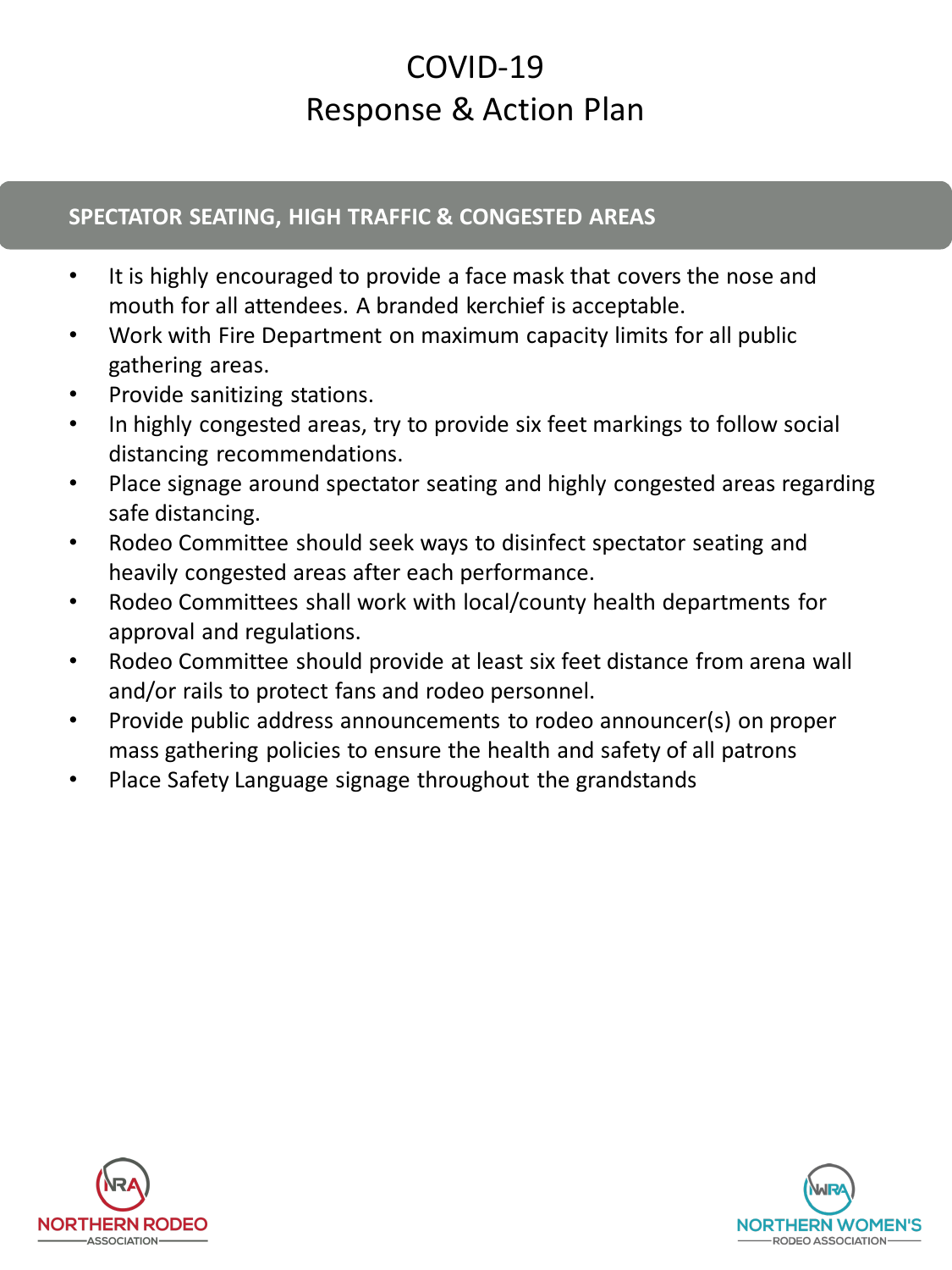### **CONTRACT PERSONNEL**

- The announcer stand (tables, seats, microphones, scoreboard, sound boards, etc.) shall be wiped down before and after each performance with a disinfectant solution.
- Provide at least six feet of distance between personnel and mark accordingly.
- Only essential personnel are allowed to access the Announcer Stand.
- Only essential personnel are allowed to access behind the chutes and around holding pens.
- A screening questionnaire shall be provided for all contact personnel prior to entrance and access.
- Temperature readings shall also be taken prior to entrance and access.
- If anyone does not clear screening, they will not be allowed access and shall seek professional medical evaluation at the local media center.



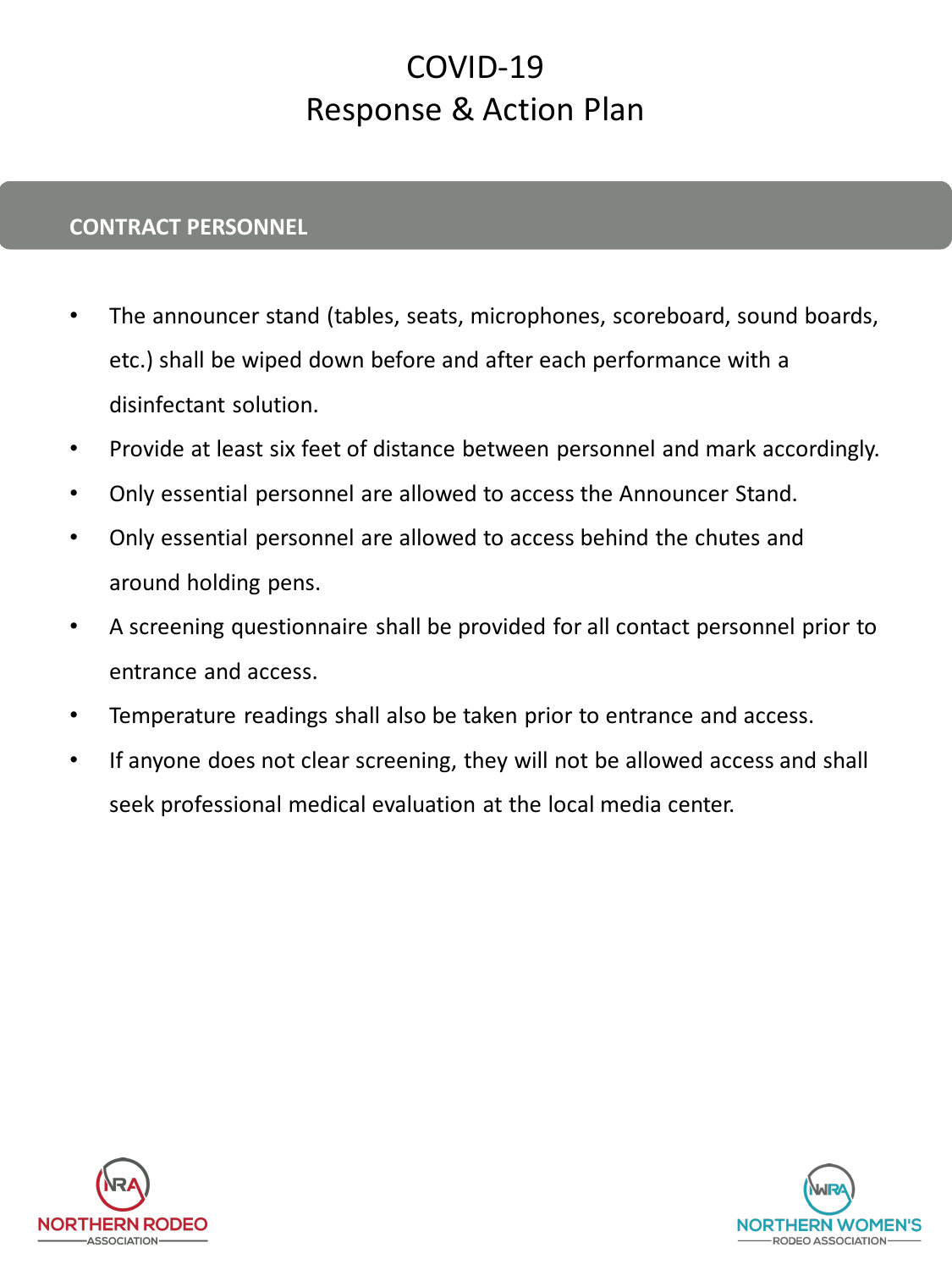#### **CONCESSION STANDS**

- Work with local/county health departments for all food and beverage serving requirements.
- Stock concession stands with pre-packaged items as much possible.
- Source canned or plastic bottle drinks as opposed to self-pour machines.
- Provide six feet distance markers on the concession stand aisles.
- Provide sanitizing stations in and around concession stand areas.
- Increase concession personnel in stands to sell packaged food and canned/bottled drinks.
- Consult with the local health department for any addition food and drink concession sale areas.



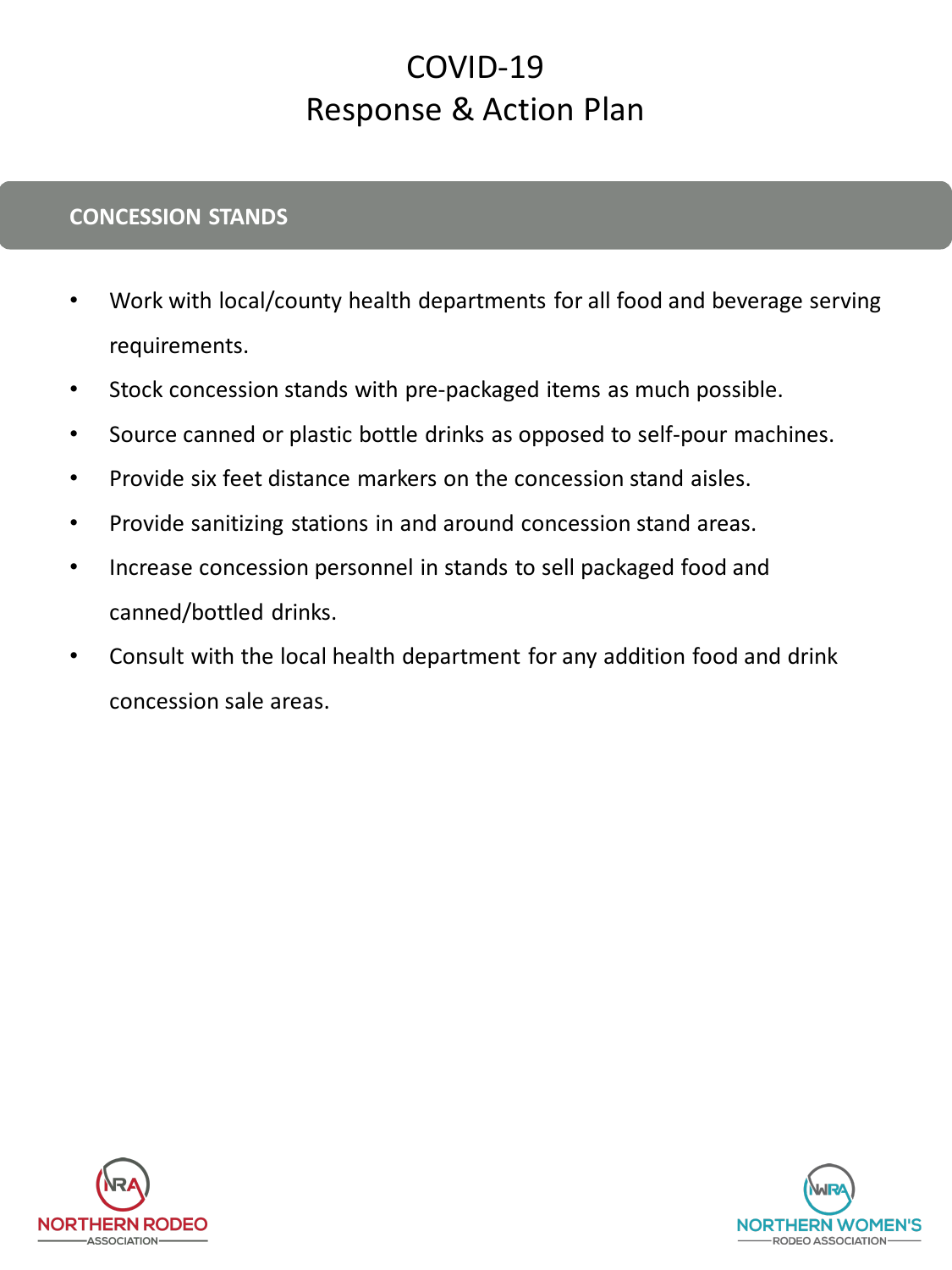#### **GENERAL INFORMATION**

#### **Postponement or Cancellation**

- The NRA will work with the committees to determine if a postponement or cancellation of a rodeo is necessary based on the ordinance directed by the proper authorities.
- The NRA will work with committees to look at rescheduling options if possible.

#### **Communication**

• Proper and timely communication is required to ensure legitimate facts regarding the event and to minimize rumors and misinformation. We strongly encourage constant communication with local authorities and health department officials to have the most up to date information in your specific county and community.

#### **Social Media**

• We additionally recommend that social media posts are withheld until confirmation from proper local authorities is established. The NRA can assist in the direction and timeliness of social media posts.



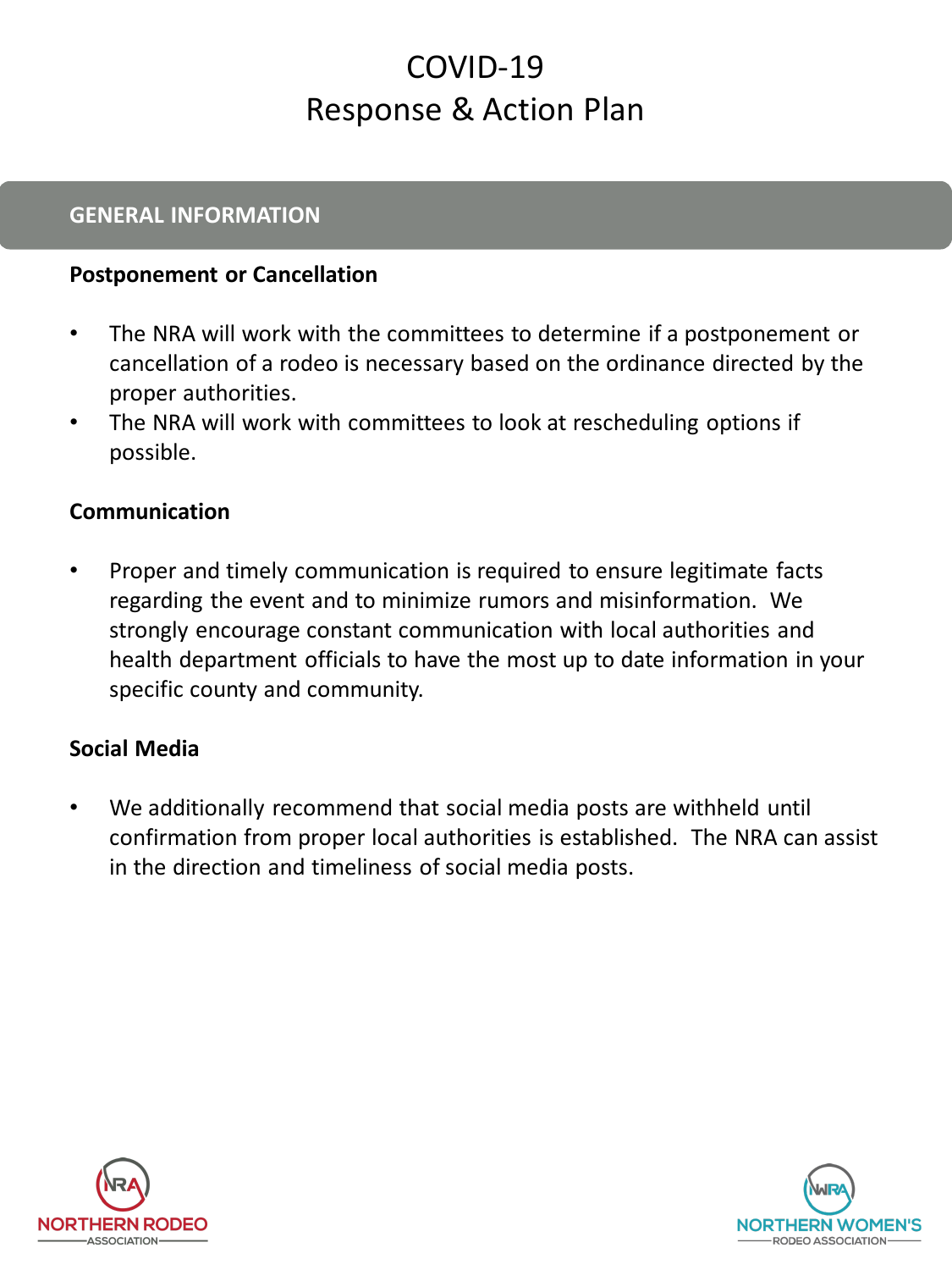#### **SAFETY LANGUAGE RECOMMENDATIONS**

- Post signage at entry points, grandstands, ticket booths
- Print language on ticket backs or place letter with tickets
- Post language on website and online ticket sales websites
- Personal Safety Language



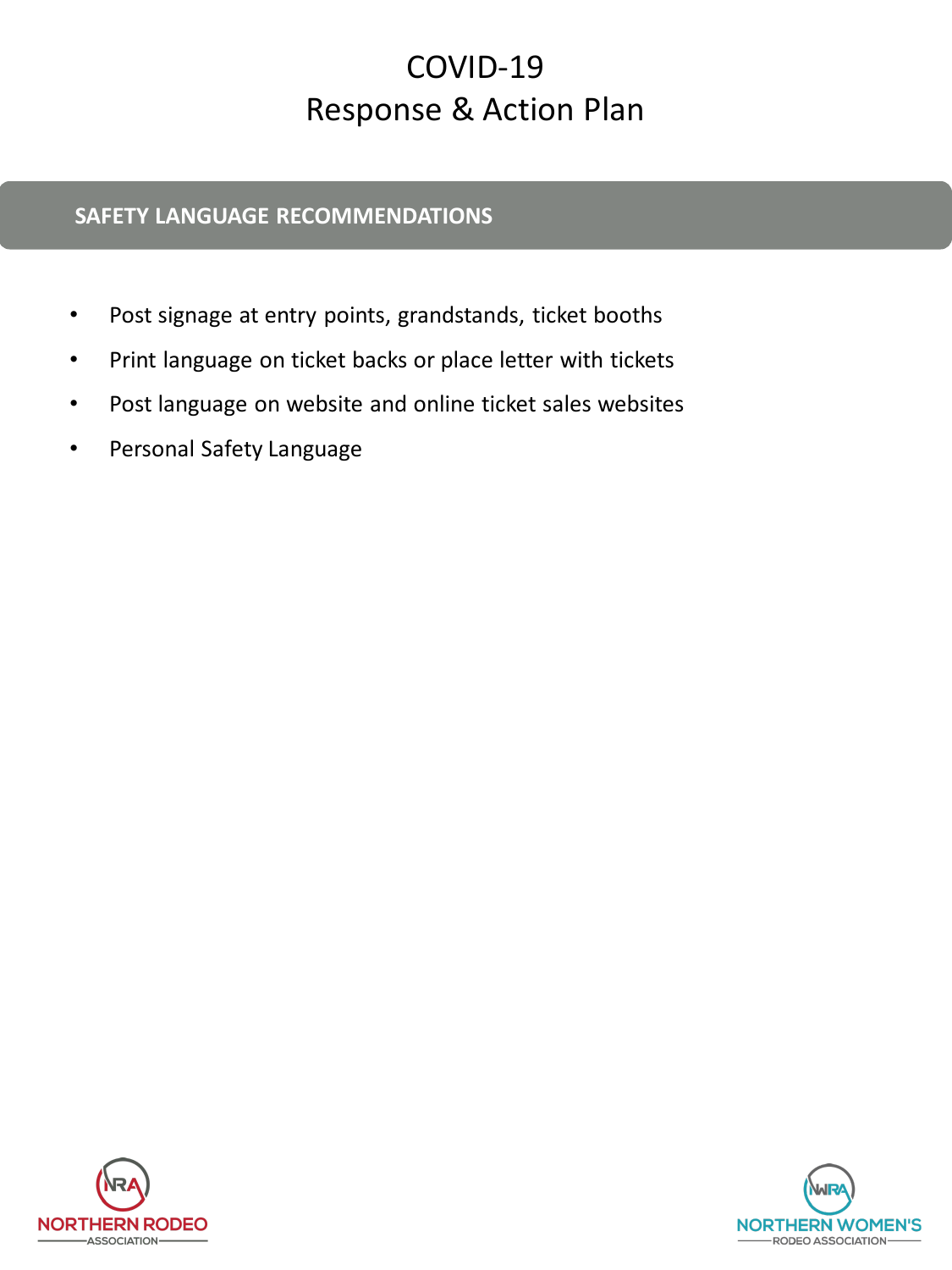## **SAFETY MESSAGING FOR PUBLIC**

**WARNING** – ENTER VENUE AT YOUR OWN RISK. FACILITY ASSUMES NO RESPONSIBILITY FOR THE SPREAD OF INFECTIOUS DISEASES.

BY ENTERING YOU AGREE THAT YOU ARE ACCEPTING RESPONSIBILITY FOR YOUR OWN PERSONAL SAFETY AND THE SAFETY OF OTHERS BY FOLLOWING ALL CDC RECOMMENDED GUIDELINES, INCLUDING SOCIAL DISTANCING.

AVOID TOUCHING YOUR EYES, NOSE AND MOUTH.

PLEASE BRING & WEAR A FACE MASK COVERING YOUR NOSE AND MOUTH.

UTILIZE HAND WASHING AND SANITIZING STATIONS REGULARLY.

DO NOT ENTER VENUE IF YOU ARE SUSCEPTIBLE TO ILLNESS OR ARE SHOWING SYMPTOMS OF INFECTIOUS DISEASE.

BY ENTERING THE VENUE, YOU ARE ACKNOWLEDGING THAT YOU ARE RELEASING THE OWNER AND ALL SANCTIONING AND PARTICIPATING PARTIES OF LIABILITY. THE ACT OF ENTERING THE VENUE HEREBY RELEASES, WAIVES, DISCHARGES AND COVENANTS NOT TO SUE THE VENUE OWNER, EVENT ORGANIZERS AND AFFILIATED PARTIES.



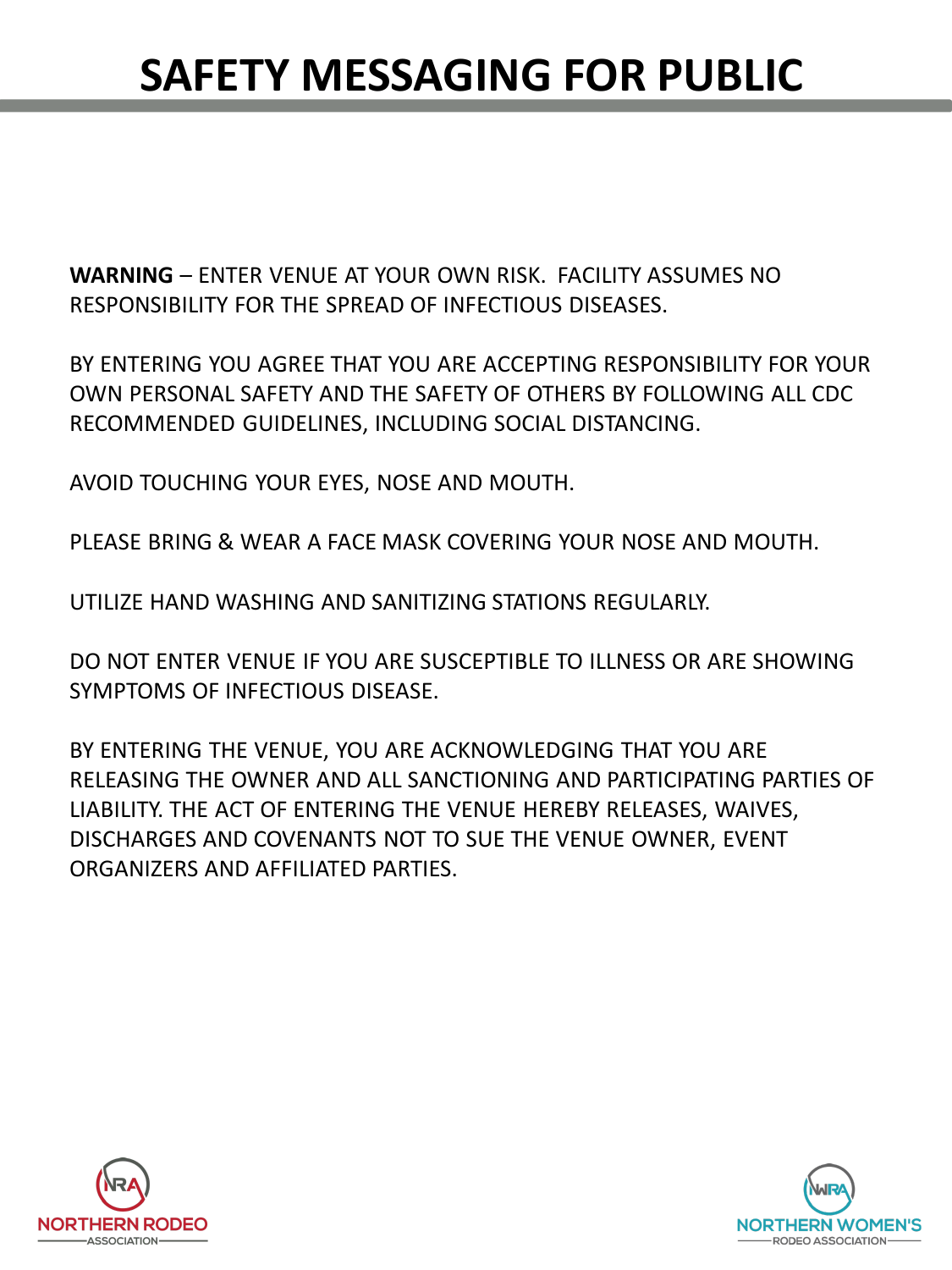## **SAFETY MESSAGING FOR CONTESTANTS**

- Entries will continue to be taken through the NRA Office for a streamlined process and to decrease crowding in the secretary office.
- For those that require the need to enter the secretary's office must use the hand sanitization station outside the office prior to entering. Only one person is allowed in the office at a time. No more than two people may be in line outside the office and must stand at a minimum of six feet apart.
- Contestants are to park 12 feet apart from one another.
- If anyone, whether a contestant, worker or volunteer, is ill or demonstrates any symptoms of COVID-19 (e.g., fever, unexplained cough, and/or shortness of breath) they must not enter the grounds and are encouraged to return home or seek medical assistance.
- Contestants are required to stay with their truck and trailer until prior to their competition draw positions and must return immediately following.
- Participates are asked to not congregate prior, during or after the rodeo. For warm up, please remain a minimum distance of six feet apart from other individuals.
- All family members or traveling partners are required to stay at their vehicle until their person is competing. At that time, they may approach the arena fence to observe and return to their vehicle immediately following.
- No more than four (4) to a group at any given time while practicing social distancing.
- There will be a hand sanitization station placed throughout the grounds.
- We ask that contestants refrain from visiting the secretary's office after the rodeo for results. All results will be posted on the NRA website.
- Winnings will be mailed to contestants.
- A screening questionnaire shall be provided for all contestants prior to entrance and access.
- Temperature readings shall also be taken prior to entrance and access.
- If any contestant does not clear screening, they will not be allowed access and shall seek professional medical evaluation at the local media center.